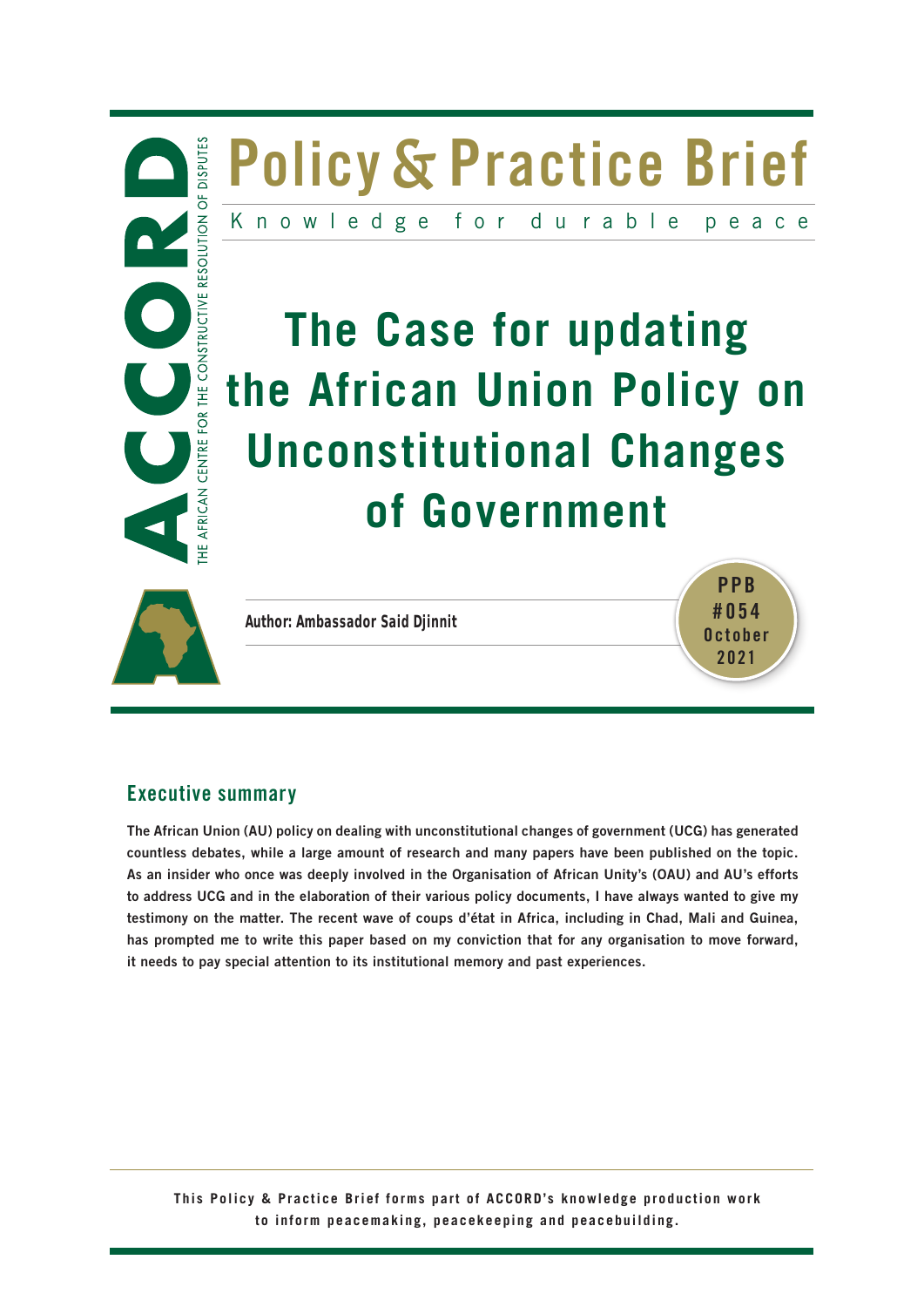#### **The political transformation of Africa since the 1990s**

As Chief of Staff to the Secretary-General of the Organisation of African Unity (OAU), I was intimately involved, under the leadership of Salim Ahmed Salim, in the transformation of the OAU, which was until then perceived as a club for Heads of State. A new agenda was defined for the Organisation in the early 1990s focusing on the need to put an end to internal conflicts ravaging the continent, reactivating regional and continental economic integration, embarking on the path of democratisation, opening up to civil society, and recognising the centrality of human rights as an aspiration that was at the core of national liberation struggles in Africa. The call for African solutions to African problems was translated in the adoption of the first OAU Mechanism for Conflict Prevention, Management and Resolution at the Cairo Summit in June 1993.



## **A new agenda was defined for the Organisation in the early 1990s focusing on the need to put an end to internal conflicts ravaging the continent, reactivating regional and continental economic integration**



**SALES IN A FIRM WANTED STATES IN A FIRM WANTED STATES IN THE REAL PROPERTY.**<br>
New political dynamics emerged in Africa in the late 1990s with a growing civil society and the coincidence of like-minded leaders in the context of a changing world. In fact, the OAU had the wind in its sails with the coming to power of new leaders such as Thabo Mbeki in South Africa, Olesegun Obasanjo in Nigeria, Abdelaziz Bouteflika in Algeria, Oumar Alpha Konare in Mali, Abdoulaye Wade in Senegal, and others whose views largely converged towards the transformation of the continental Organisation based on new paradigms. That momentum was astutely captured by the successive leadership of the OAU General Secretariat and the AU Commission to pursue the agenda of change and transformation of the continental organisation. The proposal by Muammar Gaddafi in September 1999 to establish a federation or confederation of OAU Member States, which was not acceptable to most African leaders, led to the establishment of the AU as a compromise institutional arrangement.

From the early 1990s until the adoption of the African Charter on Democracy, Elections and Governance (ACDEG) in 2007, the continental organisation produced a vast number of policy documents and normative frameworks related to peace and security, economic and political governance. The challenge lay in the implementation of these policies. When Salim Ahmed Salim joined the OAU as Secretary-General in September 1989, he undertook to reduce the number of resolutions submitted to the policy organs and focus on their implementation, among other reforms. More than two decades later, the need to prioritise the implementation of decisions was one of the highlights of Kagame's reform of the AU.

#### **Initial OAU engagement on UCG in 1995**

Many refer to the Council of Ministers' decision as endorsed by the Assembly of Heads of State held in Harare in June 1997 which strongly condemned the 25 May 1997 coup d'état in Sierra Leone as the first engagement of the OAU in an issue related to UCG in Africa. While this landmark decision is rightly considered a significant breakthrough in the long march of Africa towards strengthening democracy, the first OAU involvement in a coup d'état situation was, in fact, in September 1995. The Central Organ of the OAU Mechanism for Conflict Prevention, Management and Resolution, meeting at ambassadorial level, condemned the mercenary-led coup d'état perpetrated in the Comoros on 28 September 1995<sup>1</sup>. On that day, a group of mercenaries and Comorian soldiers led by Bob Denard<sup>2</sup> overthrew President Saïd Mohamed Djohar. A few days later, following a French military intervention, the coup plotters surrendered. The deposed Prime Minister Caabi El Yachroutu took over as interim President of the Transitional Government of National Unity (TGNU). President Djohar was taken into exile by the French troops to Reunion Island.

The then OAU Secretary-General, Salim Ahmed Salim, dispatched me to the region to undertake consultations towards the restoration constitutional order. During the 1995 Christmas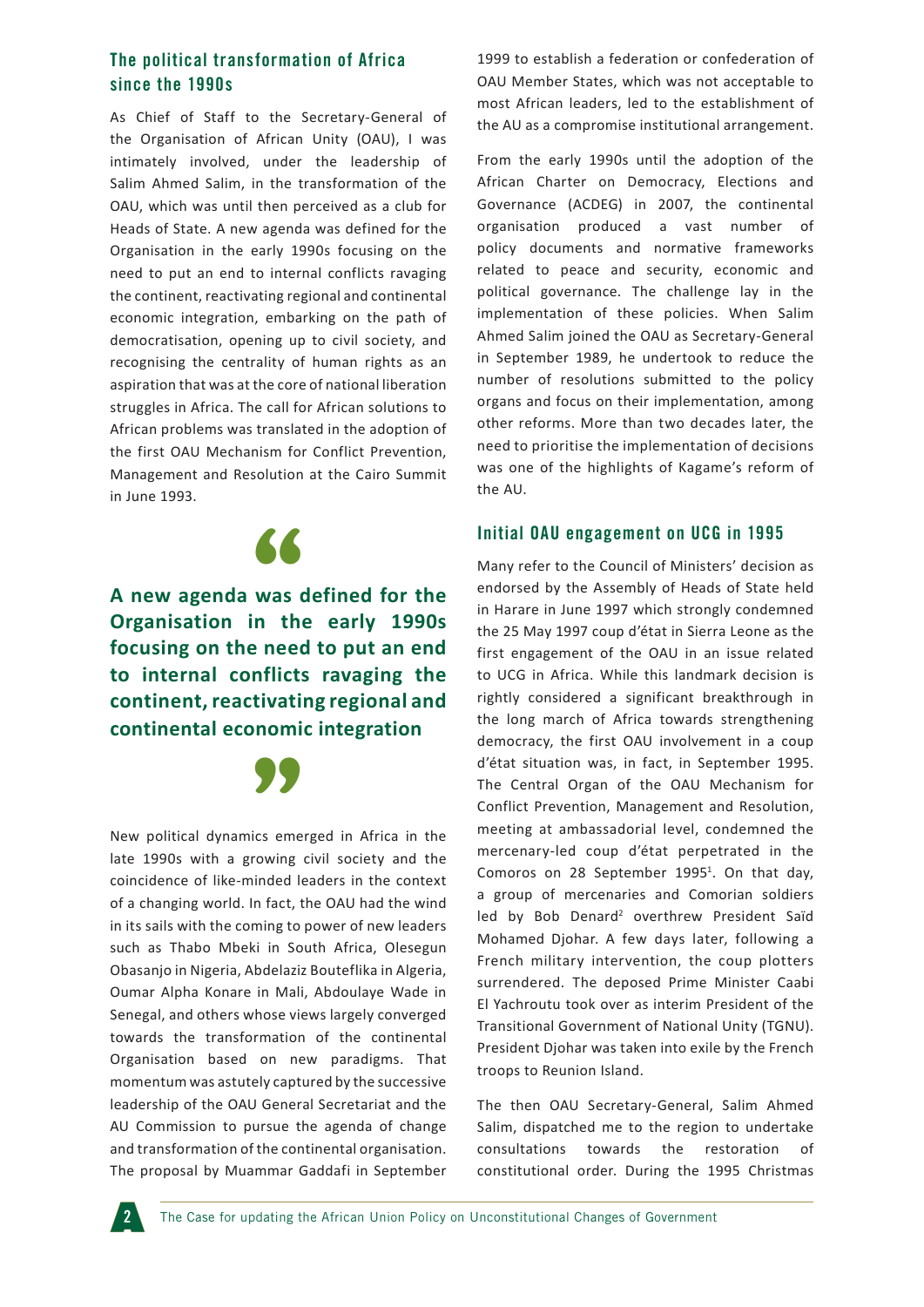and New Year holidays, my colleagues and I travelled to the Comoros to meet with various stakeholders. In Reunion, we met the deposed President Djohar, who blamed France for moving him to the island. We suggested to him the holding of discussions between his supporters and the TGNU in Antananarivo, Madagascar and that he should therefore be prepared to travel there at some point. He initially resisted any idea of leaving Reunion as he suspected this could be a manoeuvre aimed at exonerating France from its responsibilities in sending him into exile. For its part, the TGNU was reluctant to have discussions with Djohar's representatives, comforted as it was by the de facto situation created following the French intervention.

After further consultations, we finally managed to convene the meeting as planned in Antananarivo. The TGNU delegation of key ministers was initially vehemently opposed to any possibility of reinstating Djohar as president, and even excluded any option that would bring him back to the Comoros. Despite the adamant opposition of the TGNU delegation, our last-minute attempt to broker a compromise eventually succeeded. The two parties accepted that President Djohar be reinstated and finish his term in office but would surrender most of his executive powers to the Government.

After the signing of the agreement, I travelled to the Comoros together with the interim Government delegation. The rest of our team stayed behind to organise the logistical arrangements for the return of Djohar to the Comoros. Our intention was to proceed together immediately to the Prime Minister's office upon our arrival in Moroni and present the compromise reached in Antananarivo. To my surprise, upon our arrival in Moroni, all the ministers quickly dispersed. I had to see the Prime Minister alone. Our encounter was not pleasant, but the Prime Minister admitted that the circumstances had changed.

The OAU facilitated the implementation of the agreement until the end of President Djohar's term in office. After this episode, the Comoros unfortunately faced a separatist and institutional crisis that plunged the country into a decade of instability beginning in 1997. This was punctuated by the April 1999 coup d'état by Colonel Azali Assoumani and a military intervention in March 2008 by African forces under

the aegis of the AU and in support of the Comorian army to put an end to the rebellion on Anjouan Island. The OAU/AU has played a leading role in assisting the Comoros to overcome its successive crises and has deployed a number of peace operations and electoral missions in the country.

#### **The 1997 Harare decision**

In the above-mentioned decision adopted at the 66th ordinary session held in Harare in July 1997, the OAU Council of Ministers "strongly and unequivocally condemned the coup d'état which took place in Sierra Leone" and called for "the immediate restoration of constitutional order". The Council further requested the Economic Community of West African States (ECOWAS) to take all necessary measures to "assist the people of Sierra Leone to restore constitutional order to the country".



The OAU/AU has played a leading **role in assisting the Comoros to overcome its successive crises and has deployed a number of peace operations and electoral missions in the country**

The reaction of the Council of Ministers was all the more strong as ECOWAS had, with the support of the OAU and the United Nations (UN), deployed sustained efforts to seek a lasting solution to the conflict in Sierra Leone, which culminated in the signing of the Abidjan Agreement on 30 November 1996. While the parties were expected to implement the Agreement scrupulously, a group of soldiers overthrew the Government of President Ahmad Tejan Kabbah, who had been elected in March 1996. In turn, the Harare Assembly of Heads of State took strong exception to this coup, especially as it occurred on Africa Day. It was received as a provocation to the OAU.

Nigerian troops which were stationed in Liberia as part of the Economic Community of West African States Monitoring Group (ECOMOG) were sent to help restore constitutional order in

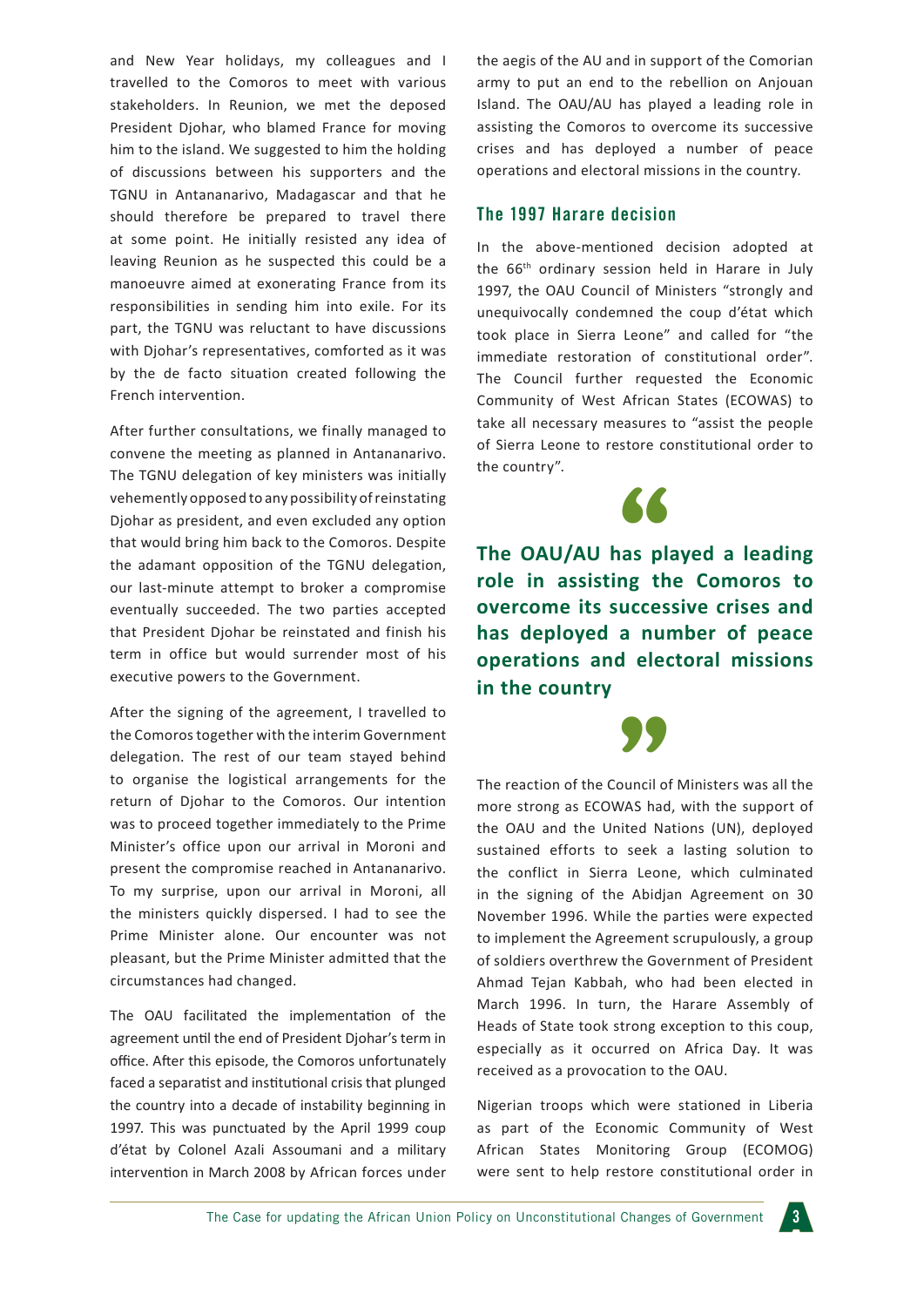

# Among the emerging values was **the principle of limitation of terms in office**



Sierra Leone. Following this deployment, ECOWAS ministers met in Conakry on 26 June 1997, with the participation of the OAU Secretary-General. At this meeting, ECOWAS decided "to work towards the reinstatement of the legitimate government by a combination of three measures, namely, dialogue, imposition of sanctions and enforcement of an embargo and the use of force". Tejan Kabbah was restored as president early in 1998.

#### **The July 1999 Algiers decisions**

The 1998 OAU Ouagadougou Summit could not substantially build on the breakthrough in Harare in June 1997.<sup>3</sup> Two more coups took place in the Comoros and Niger in April 1999, led by Colonel Azali Assoumani and Major Daouda Malam Wanke, respectively. The coup perpetrated in Niger was particularly brutal with the assassination of President Ibrahim Baré Mainassara on the tarmac at Niamey Airport. However, the momentum was not lost as the issue of UCG attracted special attention at the following OAU Summit held in Algiers in July 1999.

In addition to the growing mood on the continent against UCG, it is a fact that the then newly elected President Bouteflika, who chaired the Summit, had a special interest in the subject. It was a way for him to send a signal to the Algerian military that excluded him from the succession to President Houari Boumediene after he passed away in December 1978.

At the Algiers Summit, the OAU adopted two decisions related to UCG, including AHG/Dec.142 (xxxv), through which it was decided that "Member States whose Governments came to power through unconstitutional means after the 1997 Harare Summit, should restore constitutional legality before the next Summit". Prior to the Summit, the Council of Ministers mandated the Central Organ of the OAU Mechanism for Conflict Prevention, Management and Resolution to "reactivate, as a matter of urgency, the Committee on anticonstitutional changes, in order to finalise its work in the light of the Harare Declaration, in particular the measures to apply in coup d'État situations occurring in member states". Thus, the Algiers Summit decisions paved the way towards an OAU road map and policy against UCG.

#### **Preparation of an OAU draft policy on UCG**

As mandated by the Algiers decisions, the OAU General Secretariat immediately began preparing a draft policy on UCG. As a newly elected Assistant Secretary in charge of political affairs, I initiated a series of consultations, including with African civil society organisations and think tanks. At the end of the consultations, we produced a draft policy document in three parts. The policy was anchored on a set of common values and democratic principles, as captured in the first part of the document. These values and principles are also found in a number of OAU documents that were emerging in Africa at the time. Among the emerging values was the principle of limitation of terms in office. Our view at the General Secretariat was that while no limitation should be put on the freedom of the people to elect their leaders, fragile democracies in Africa needed to be nurtured and protected from the autocratic and authoritarian behaviour of the past. This principle was subsequently adopted by the OAU ministerial meeting on the Calabashes of the Conference on Security, Stability, Development and Cooperation in Africa (CSSDCA) in July 2002 in Durban, South Africa, as part of the Memorandum of Understanding (MoU) on security, stability, development, and cooperation in Africa. Item 16 of the MoU covering the limitation on the Tenure of Political Office Holders envisaged the adoption of "a commonly derived Code of Conduct for Political Office Holders" by 2005, which "stipulates among others, an inviolate constitutional limitation on the tenure of elected political office holders based on nationally stipulated periodic renewal of mandates and governments should scrupulously abide by it".

The principle of limitation of terms in office was also implemented with respect to the election of the AU Commission from the July 2002 inaugural AU Summit in Durban. It was agreed that the Commission be composed of competent men and women based on a strict equal gender-balance. It was also agreed that AU Commission members be limited to two terms in office. The term limitation

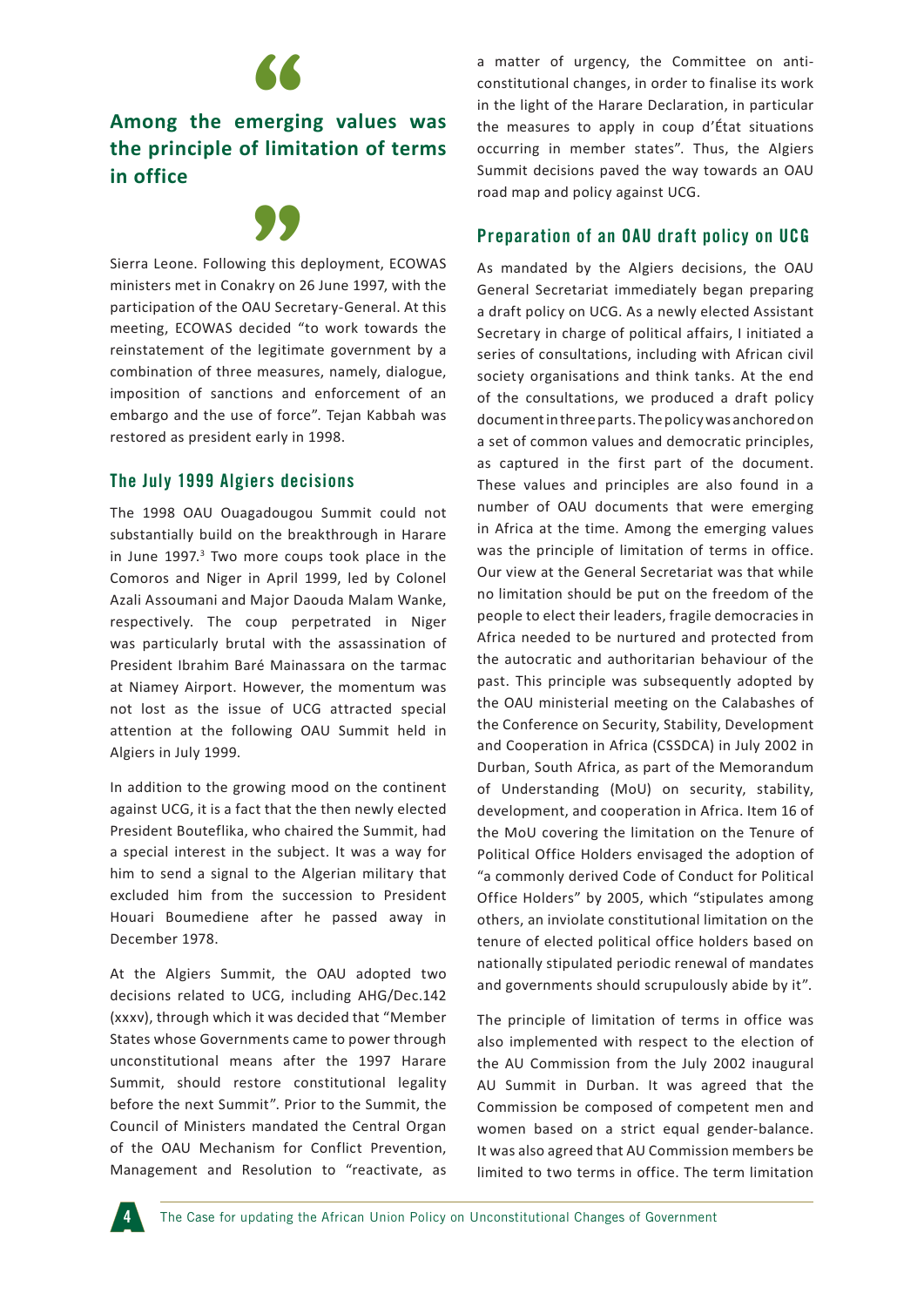did not exist under the OAU, and it was introduced as a model of governance that should be emulated in Member States.

The second part of the draft policy dealt with the definition of what was to constitute UCG. The following situations were considered UCG:

- A military coup d'état against a democratically elected government;
- An intervention by mercenaries to replace a democratically elected government;
- The replacement of a democratically elected government by armed dissident groups and rebel movements; and
- The refusal by an incumbent government to relinquish power to the winning party after free, fair, and regular elections.

We also included in the list the manipulation of the constitution to retain power as the fifth case of UCG. In our view, the inclusion of this case was the most critical one and could lend credibility to the policy. Without this component, the policy would run the risk of being perceived as a self-insurance policy for incumbent leaders.

The third part of the draft policy document dealt with the modalities and other concrete steps to be taken by the AU in reaction to a coup d'état and the conditions to be met for the restoration of constitutional order in the country concerned.

#### **The July 2000 Lomé Declaration**

The draft policy with the five situations constituting UCG was submitted to the policy organ at the July 2000 OAU Summit held in Lomé. Regrettably, the fifth situation was removed by the Committee of Ambassadors. This was very disappointing, especially as I was personally convinced that the Assembly of Heads of State would not have removed it. Despite this setback, the Lomé Declaration was welcomed as a progressive policy document. It remains the key document guiding the behaviour of the AU with respect to UCG.

I always thought that this fifth component should, at some point, be reinserted in the AU policy on UCG. In July 2003, I was serving as interim Commissioner for peace, security and political affairs. During discussions on the report of our

joint Conference with South Africa on Elections, Democracy and Governance held in Pretoria, South Africa in April 2003, I took the opportunity to inform the July 2003 Executive Council session in Maputo of the Commission's intention to prepare and submit a draft Charter on Democracy and Governance. During a meeting convened by the US Government in Miami in 2003 to compare the experiences of African and South American countries in democratisation, I learnt that the Organisation of American States (OAS) had a Charter on Democracy. I immediately thought that the AU had adopted a number of democratic and governance values and principles that were dispersed in various policy documents. It would make sense to compile them in a single document. In my mind, the preparation of such a draft charter by my colleagues of the political department would also provide an opportunity to enrich the AU's democratic and governance principles and values. One of the changes that could be made was the reinsertion of the fifth component of the AU policy on UCG related to the manipulation of the constitution to retain power.

#### **The 2007 African Charter on Democracy, Elections and Governance (ACDEG)**

The Council welcomed our proposal, and this provided the Commission with an opportunity to update its policy framework on UCG during the preparation and adoption of the ACDEG. Unfortunately, the drafting process took a long time, while the momentum towards reform was slowing down.

As a result, the missing paragraph on UCG was not inserted. Instead, the ACDEG included an ambiguous wording on a new situation of UCG: "Any amendment or revision of the constitution or legal instruments, which is an infringement on the principles of democratic change of government". Since then, the Assembly has seemed unresolved on whether manipulation of the constitution should be included as a UCG.

In its subsequent decisions on the same subject, the AU Assembly of Heads of State and Government continued to use ambiguous and vague language. For example, decision Assembly/AU/Dec.269(XIV) Rev.1 at the 14th AU Summit held in Addis Ababa in January and February 2010 emphasised "the need for a comprehensive approach to the

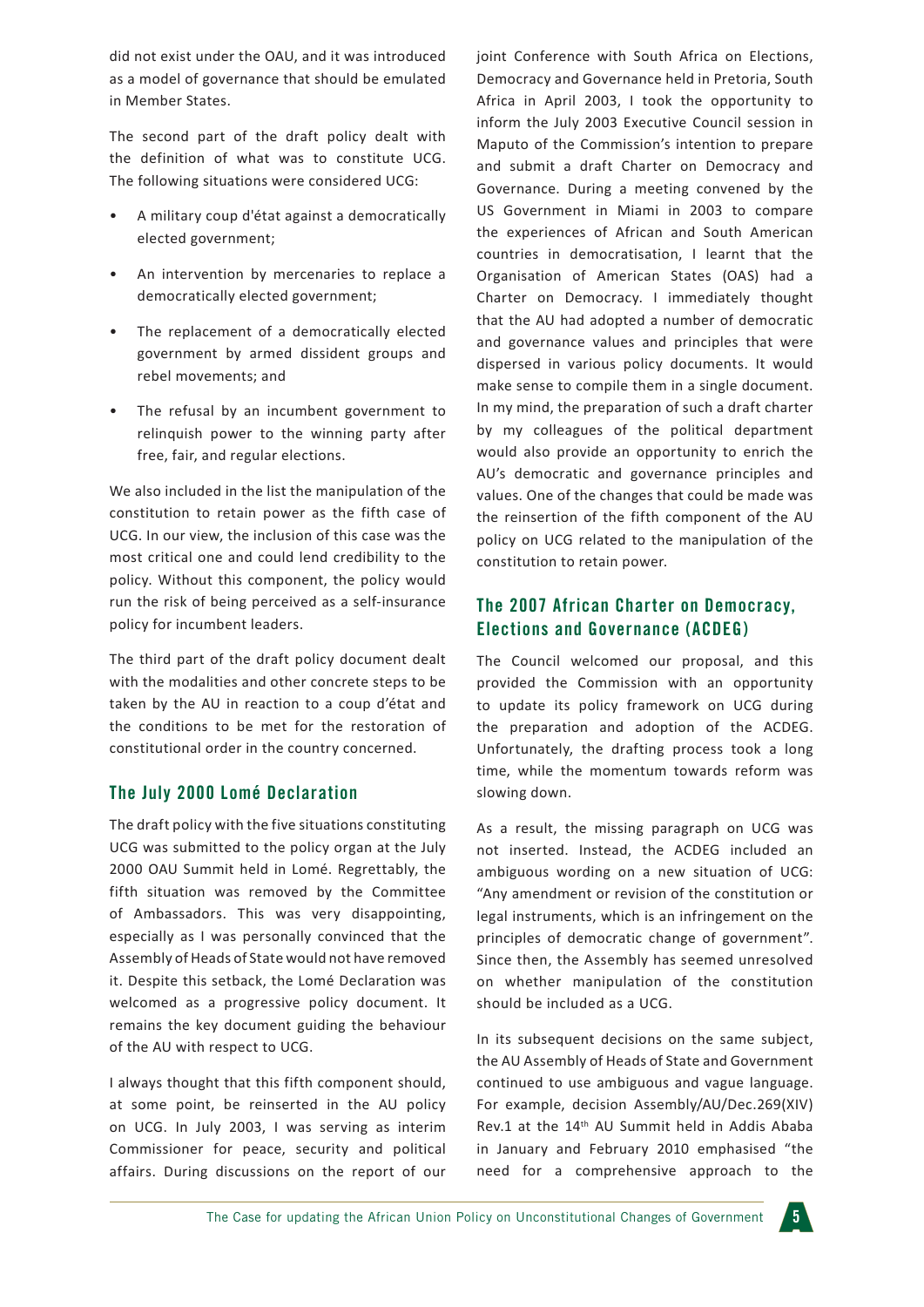issue of UCG based on zero tolerance for coups d' État but also for violations of democratic standards, the persistence and reoccurrence of which could result in unconstitutional changes". This ambiguous language in the AU Summit decisions and the ACDEG did nothing to prevent a number of AU leaders from manipulating their respective constitutions to remain in power.

**The Lomé Declaration should be**  <sup>66</sup> **revisited and updated based on lessons drawn from the past and more recent experiences. It is high time that the manipulation of constitutions to retain power be included in the revised policy**



have been attempts to reverse the trend. We have seen some setbacks, including in the way the OAU/AU has dealt with UCG. For instance, during the meeting of the OAU Council of Ministers in Lusaka in July 2001, some States requested that the sanctions against the Comoros be removed as some progress had been made towards the restoration of constitutional order. As Assistant Secretary-General in charge of Political Affairs, I had to politely but firmly remind the Council of the policy adopted the previous year in the Lomé Declaration. In view of the strong observation of the General Secretariat, the Chairman of the meeting ruled out the request.

I have always held the view that the most important role of the AU Commission lies in its capacity to make proposals, implement decisions and to act as the custodian of the decisions of the policy organs in the face of attempts by individual Member States or groups of States to renege on previous commitments for reasons of national interest and political expediency.

#### **Conclusion: Update the Lomé Declaration**

Previous experiences and more recent situations have shown how the manipulation of national constitutions by some African leaders to perpetuate their power has led the concerned countries to political impasses which, at times, have culminated in coups d'état. This is affecting national cohesion and disrupting the much-needed stability for the sustained development of African countries.

I believe that the Lomé Declaration should be revisited and updated based on lessons drawn from the past and more recent experiences. It is high time that the manipulation of constitutions to retain power be included in the revised policy as constituting an UCG. I also believe that the abovementioned decision on the limitation of terms in office, as endorsed by the OAU Assembly of Heads of State at its 38th ordinary and last session in Durban in July 2002, could be given effect. Finally, the AU could formalise a practice in which perpetrators of UCG will not be allowed to stand for the following presidential or general elections.

Africa has recently witnessed a peaceful transfer of power in Zambia with the then President Lungu conceding defeat after another presidential candidate, Hichilema's landslide victory. Earlier in 2021, President Mahamadou Issoufou of Niger wisely chose not to change the constitution to remain in power. Despite the shortcomings in the electoral process, Niger, which has seen its share of UCG in the past, has also provided Africa with a good example of a peaceful and democratic change of power.  $\bigcirc$ 

#### **The Author:**

**Ambassador Said Djinnit joined ACCORD in June 2019 as a special advisor, based in Brussels, Belgium. He served as the Special Envoy of the UN Secretary-General for the Great Lakes Region of Africa from September 2014 to March 2019, and as the Special Representative of the Secretary-General for West Africa from April 2008 to September 2014. Before joining the UN, Ambassador Djinnit served as the first Commissioner for Peace and Security at the AU from 2003 to 2008 and the last OAU Assistant Secretary-General for political affairs.**